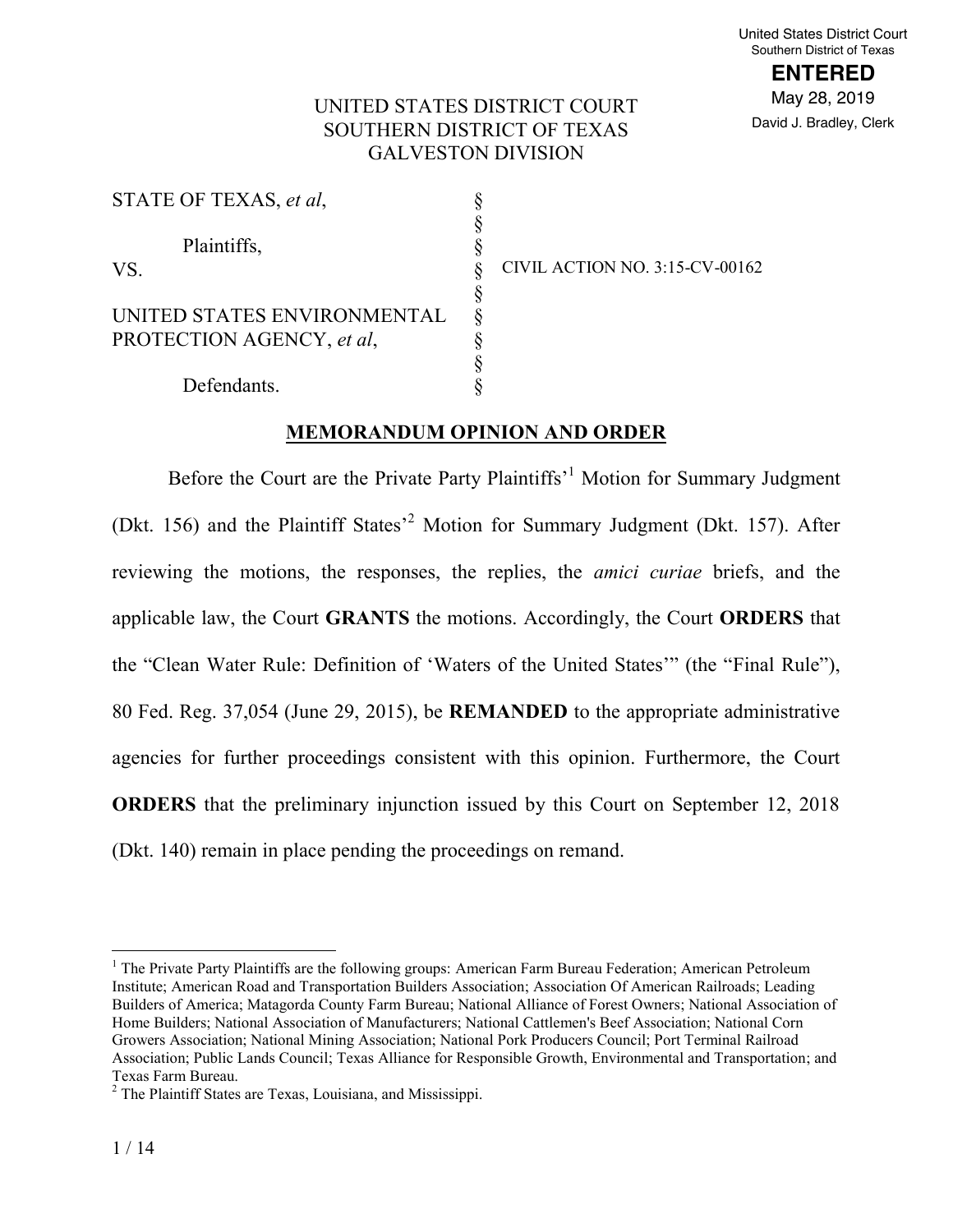### **Factual Background and Proceedings**

In 1972, Congress passed the Clean Water Act ("the Act") with the stated objective of "restor[ing] and maintain[ing] the chemical, physical, and biological integrity of the Nation's waters." 33 U.S.C. § 1251(a). To that end, the Act made it "unlawful" to "discharge…any pollutant" into "navigable waters," which were defined as "the waters of the United States, including the territorial seas." *Id*. § 1311(a); *id.* § 1362(12); *id.* § 1362(7). "Because many of the Act's substantive provisions apply to 'navigable waters,'" the definition of the "phrase 'waters of the United States' [effectively] circumscribes the geographic scope of the Act." *Nat'l Ass'n of Mfrs. v. Dep't of Defense*, 138 S. Ct. 617, 624 (2018). However, the Act does not define this phrase.

To "provide clarity and [] avoid confusion," the United States Army Corps of Engineers (the "Army Corps") first defined the phrase "waters of the United States" ("WOTUS") in 1986.<sup>3</sup> Since then, this definition has remained relatively unchanged. *See*

<sup>&</sup>lt;sup>3</sup> The first definition of the phrase WOTUS, which has remained essentially unchanged until now, reads as follows: (a) The term "waters of the United States" means

<sup>(1)</sup> All waters which are currently used, or were used in the past, or may be susceptible to use in interstate or foreign commerce, including all waters which are subject to the ebb and flow of the tide;

<sup>(2)</sup> All interstate waters including interstate wetlands;

<sup>(3)</sup> All other waters such as intrastate lakes, rivers, streams (including intermittent streams), mudflats, sandflats, wetlands, sloughs, prairie potholes, wet meadows, playa lakes, or natural ponds, the use, degradation or destruction of which could affect interstate or foreign commerce including any such waters:

<sup>(</sup>i) Which are or could be used by interstate or foreign travelers for recreational or other purposes; or

<sup>(</sup>ii) From which fish or shellfish are or could be taken and sold in interstate or foreign commerce; or

<sup>(</sup>iii) Which are used or could be used for industrial purpose by industries in interstate commerce; (4) All impoundments of waters otherwise defined as waters of the United States under the definition;

<sup>(5)</sup> Tributaries of waters identified in paragraphs (a) (1)-(4) of this section;

<sup>(6)</sup> The territorial seas;

<sup>(7)</sup> Wetlands adjacent to waters (other than waters that are themselves wetlands) identified in paragraphs (a)  $(1)-(6)$  of this section.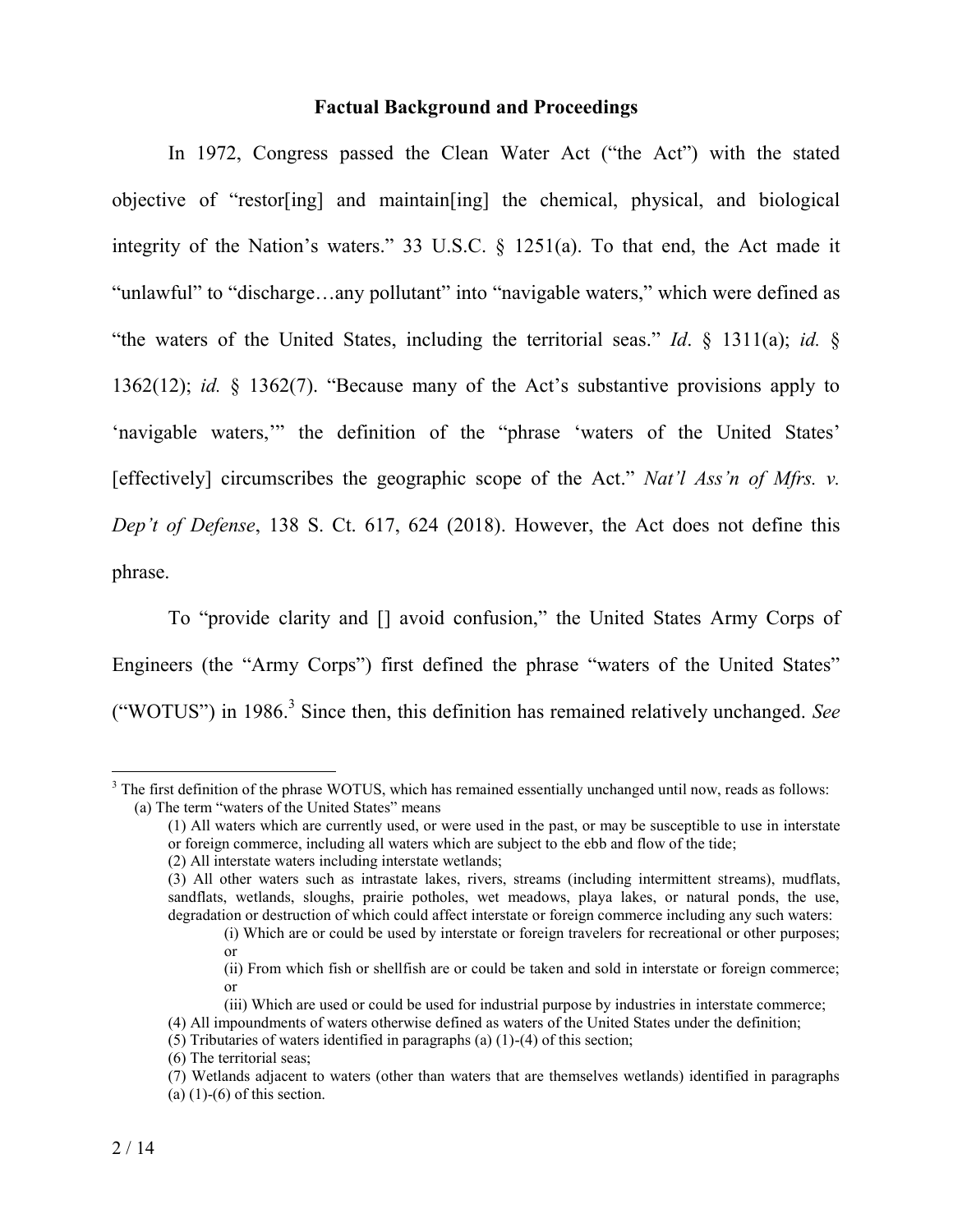58 Fed. Reg. 45,008, 45,036 (Aug. 25, 1993) (amending the definition of the phrase WOTUS to clarify that it does not include "prior converted cropland."). Yet, the idea of what is a WOTUS is still an unsettled question. Indeed, the Supreme Court has wrestled with providing a precise definition over the past 30 years. *See United States v. Riverside Bayview Homes*, 474 U.S. 121, 123 (1985); *see also Solid Waste Agency of Northern Cook County v. U.S. Army Corps of Engineers*, 531 U.S. 159, 162 (2001); *see also Rapanos v. United States*, 547 U.S. 715, 719 (2006). To this day, the Circuits disagree as to how the phrase WOTUS should be interpreted. *See United States v. Robison*, 505 F.3d 1208, 1221 (11th Cir. 2007) (holding that Justice Kennedy's concurrence in *Rapanos* provided the controlling test for what is a navigable water under the Act); *United States v. Bailey*, 571 F.3d 791, 799 (8th Cir. 2009) (approving of the use of the plurality's opinion and the Kennedy opinion in *Rapanos* as the controlling test for determining what is a navigable water); *United States v. Chevron Pipe Line Co.*, 437 F. Supp. 2d 605, 613 (N.D. Tex. 2006) (applying pre-*Rapanos* Circuit precedent because it could not discern clear direction from *Rapanos*).

Against this backdrop, the Army Corps and the United States Environmental Protection Agency ("EPA") (collectively, "the Agencies") set out to "make the process of identifying 'waters of the United States' less complicated and more efficient." 79 Fed. Reg. 22,188, 22,190 (Apr. 21, 2014). The Agencies also wanted to ensure that the Act enabled jurisdiction over "a particular category of waters," which "either alone or in combination with similarly situated waters in the region, significantly affect[ed] the

 <sup>51</sup> Fed. Reg. 41,206, 41,250 (Nov. 13, 1986).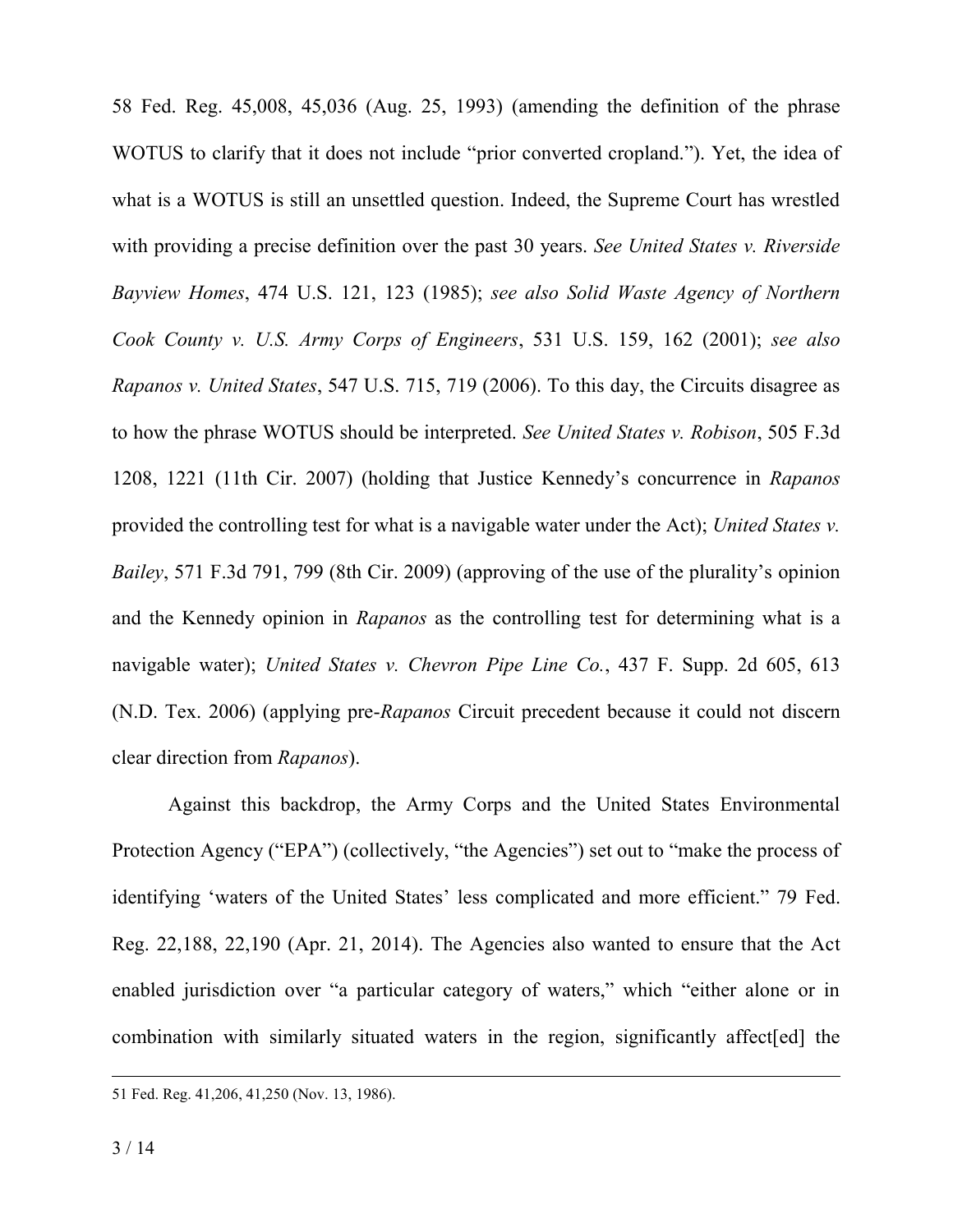chemical, physical, or biological integrity of traditional navigable waters, interstate waters, or the territorial seas." *Id*. at 22,197. For these reasons, the Agencies jointly proposed a new definition of the phrase WOTUS in 2014 (the "Proposed Rule").<sup>4</sup> The technical basis for this newly Proposed Rule was a preliminary report drafted by the EPA that reviewed "more than a thousand publications from peer-reviewed scientific literature" and discussed the connected nature of the nation's waters (the "Draft Connectivity Report"). *Id*. at 22,197; Dkt. 180 at Tab M.

"Intend[ing] to…simpl[ify]" the previous definition of WOTUS, the Proposed Rule generally "separate [d] waters into three jurisdictional groups—waters that are categorically jurisdictional (*e.g.*, interstate waters)" ("Categorically Covered Waters"); "those that require a case-specific showing of their significant nexus to traditionally covered waters (*e.g.*, waters lying in the flood plain of interstate waters); and those that are categorically excluded from jurisdiction (*e.g.*, swimming pools and puddles)." *Nat'l Ass'n of Mfrs.*, 138 S. Ct. at 626. In furtherance of this goal, the Proposed Rule defined the term "adjacent"—which would be used in determining whether the Agencies have

- (2) All interstate waters, including interstate wetlands;
- (3) The territorial seas;

 <sup>4</sup> (a) For purposes of all sections of the Clean Water Act, 33 U.S.C. § 1251 et. seq. and its implementing regulations, subject to the exclusions in paragraph (b) of this section, the term ''waters of the United States'' means:

<sup>(1)</sup> All waters which are currently used, were used in the past, or may be susceptible to use in interstate or foreign commerce, including all waters which are subject to the ebb and flow of the tide;

<sup>(4)</sup> All impoundments of waters identified in paragraphs (a)(1) through (3) and (5) of this section;

<sup>(5)</sup> All tributaries of waters identified in paragraphs (a)(1) through (4) of this section;

<sup>(6)</sup> All waters, including wetlands, adjacent to a water identified in paragraphs (a)(1) through (5) of this section; and

<sup>(7)</sup> On a case-specific basis, other waters, including wetlands, provided that those waters alone, or in combination with other similarly situated waters, including wetlands, located in the same region, have a significant nexus to a water identified in paragraphs  $(a)(1)$  through  $(3)$  of this section.

<sup>79</sup> Fed. Reg. at 22,262-22,263 (for the Proposed Rule);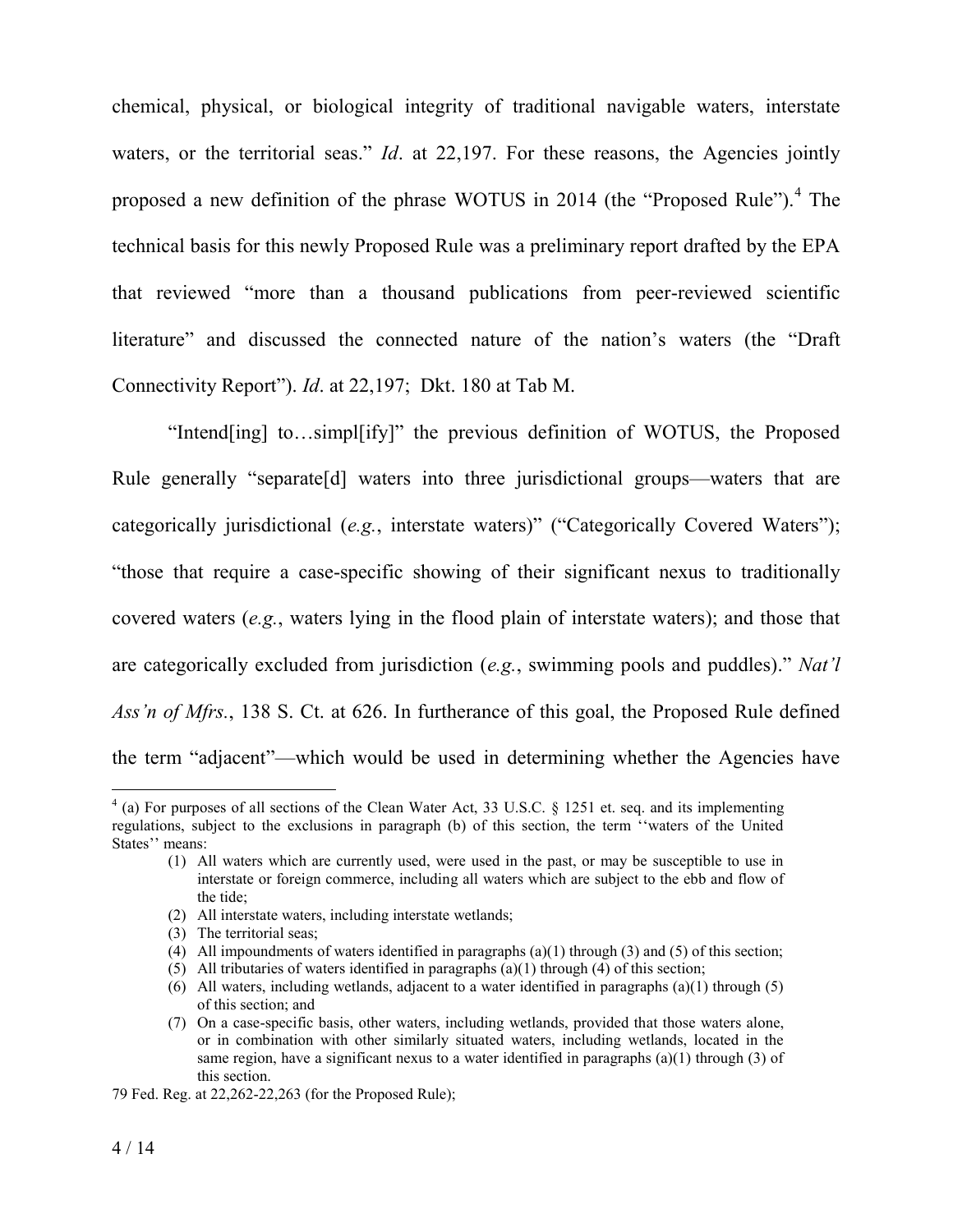jurisdiction over "(6) [a]ll waters…adjacent" to a Categorically Covered Water—as meaning "bordering, contiguous or neighboring." 79 Fed. Reg. at 22,263. And in turn, the term "neighboring" was defined as "waters located within the *riparian area or floodplain* of a [Categorically Covered Water], or waters with a *shallow subsurface hydrologic connection or confined surface hydrologic connection* to such a jurisdictional water." *Id*. (italics added).

For three months after its publication, the Agencies allowed interested parties an opportunity to comment on the Proposed Rule and its jurisdictional grouping scheme. *See*  Dkt. 180 at Tab J, Tab K, Tab L. After this notice-and-comment period closed, the Science Advisory Board issued its revisory comments for the Draft Connectivity Report. *See* 79 Fed. Reg. 63,594 (Oct. 24, 2014). In response, the Agencies reopened the comment period for the Proposed Rule for another month. *Id*. However, the Agencies declined to do the same after issuing the revised version of the connectivity report on January 15, 2015 (the "Final Connectivity Report"). 80 Fed. Reg. 2,100 (Jan. 15, 2015). This meant that the Proposed Rule was never open for public comment after the Final Connectivity Report was finalized.

Almost six months after publishing the Final Connectivity Report, the Agencies released the Final Rule on June 29, 2015, which proposed a different definition of the phrase WOTUS.<sup>5</sup> Although generally similar to the Proposed Rule in that it defined the

 <sup>5</sup>  $\frac{1}{2}$  (a) For purposes of the Clean Water Act, 33 U.S.C. § 1251 et seq. and its implementing regulations, subject to the exclusions in paragraph (b) of this section, the term "waters of the United States" means:

<sup>(1)</sup> All waters which are currently used, were used in the past, or may be susceptible to use in interstate or foreign commerce, including all waters which are subject to the ebb and flow of the tide; (2) All interstate waters, including interstate wetlands;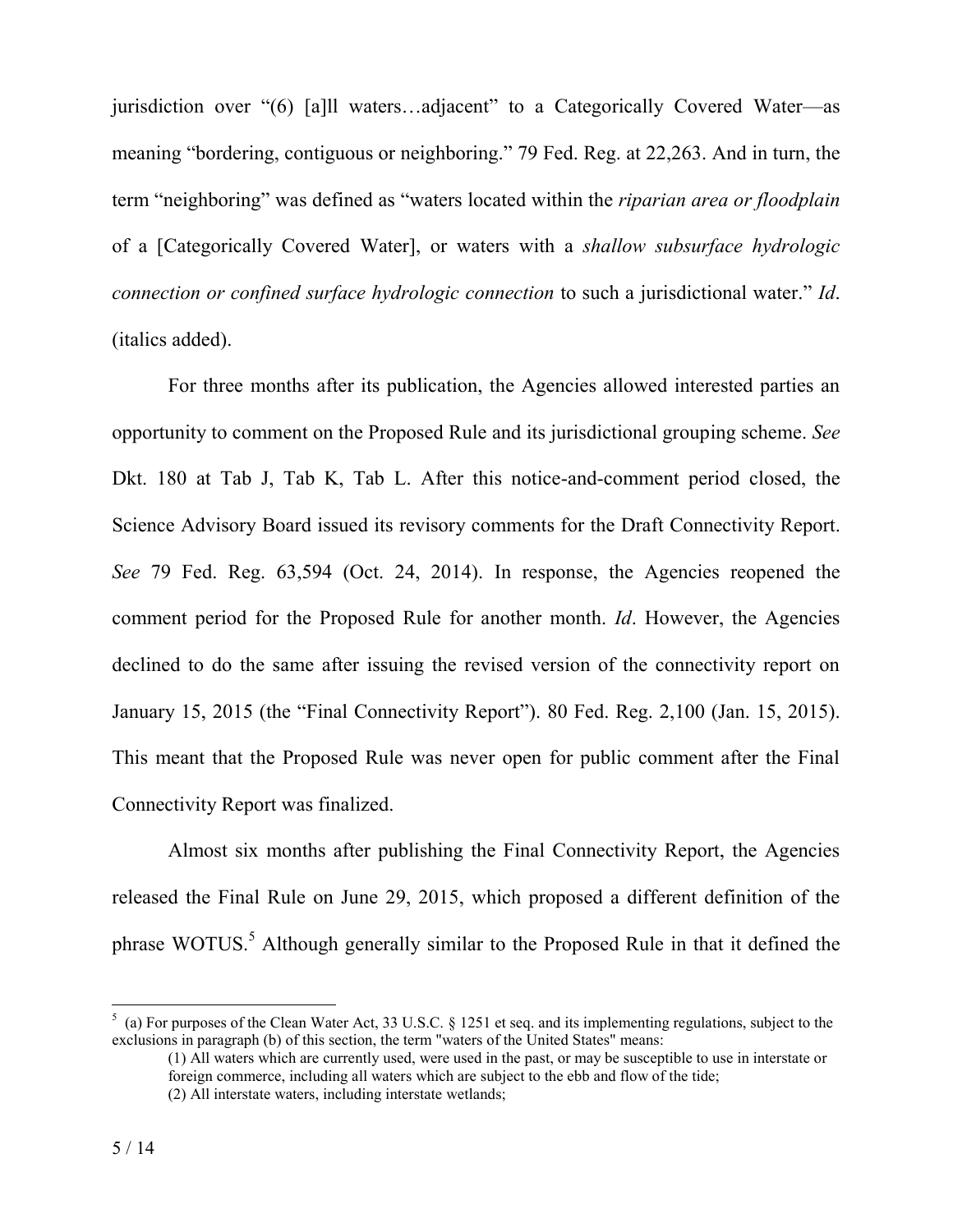phrase WOTUS in jurisdictional groups, the Final Rule departed from the Proposed Rule in at least one key respect. Namely, the Final Rule defined "adjacent waters" under the Act using distance-based criteria, rather than the ecologic and hydrologic criteria used in the Proposed Rule.

Specifically, the Final Rule, like the Proposed Rule, defined "adjacent" as "bordering, contiguous or neighboring." *Id*. at 37, 105. But, the Final Rule changed the definition of the term "neighboring" to mean "[a]ll waters located within 100 feet of the ordinary high water mark of a" Categorically Covered Water, "[a]ll waters located within the 100-year floodplain of a" Categorically Covered Water, and "[a]ll waters located within 1,500 feet of the high tide line of" either some Categorically Covered Waters or "1,500 feet of the ordinary high water mark of the Great Lakes." *See id*. This was the first time that the Agencies gave notice that they intended to define adjacency by precise numerical distance-based criteria—rather than the ecologic and hydrologic criteria in the Proposed Rule.

In the pending motions for summary judgment the Plaintiffs ask the Court to vacate the Final Rule because it violates (1) the Administrative Procedure Act (the "APA"), (2) the Act, (3) the Commerce Clause, and (4) the Tenth Amendment to the United States Constitution. Dkt. 156; Dkt. 157. The Court finds that the Final Rule violates the notice-and-comment requirements of the APA and therefore grants summary

 $\overline{a}$ 

<sup>(3)</sup> The territorial seas;

<sup>(4)</sup> All impoundments of waters otherwise identified as waters of the United States under this section; (5) All tributaries, as defined in paragraph  $(c)(3)$  of this section, of waters identified in paragraphs  $(a)(1)$ through (3) of this section;

<sup>(6)</sup> All waters adjacent to a water identified in paragraphs (a)(1) through (5) of this section, including wetlands, ponds, lakes, oxbows, impoundments, and similar waters….

<sup>80</sup> Fed. Reg. 37,054, 37,104 (June 29, 2015).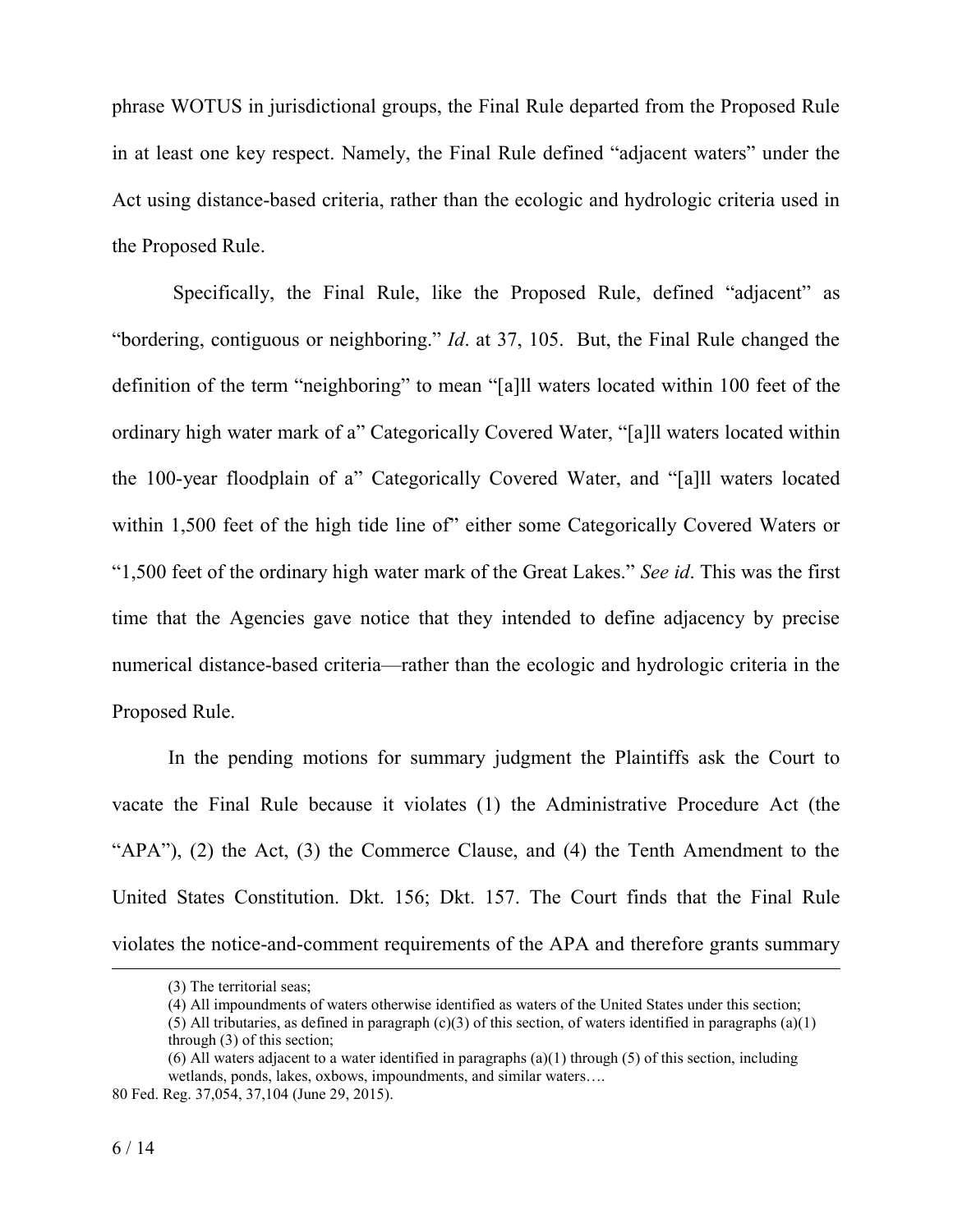judgment in favor of the Plaintiffs on this ground alone. So being, the Court declines to address the substantive challenges to the Final Rule because they are premature at this time. For the following reasons, the Final Rule will be remanded to the appropriate administrative agencies for further proceedings consistent with this opinion.

### **Standard of Review**

Summary judgment is appropriate where "the movant shows that there is no genuine dispute as to any material fact and the movant is entitled to judgment as a matter of law." Fed. R. Civ. P. 56(a). In the context of a challenge under the APA, "[s]ummary judgment is the proper mechanism for deciding, as a matter of law, whether an agency action is supported by the administrative record and consistent with the APA standard of review." *Blue Ocean Inst. v. Gutierrez*, 585 F. Supp. 2d 36, 41 (D.D.C. 2008). Thus, in evaluating a challenge under the APA on summary judgment, the court applies the standard of review from the APA. *See Shell Offshore Inc. v. Babbitt*, 238 F.3d 622, 627 (5th Cir. 2001); *see Tex. Oil & Gas Ass'n v. United States EPA*, 161 F.3d 923, 933 (5th Cir. 1998). Under the APA standard of review, a "reviewing court shall…hold unlawful and set aside agency action, findings, and conclusions found to be…without observance of procedure required by law." 5 U.S.C. § 706.

#### **Analysis**

Plaintiffs assert that the Final Rule violates the notice-and-comment requirements of the APA because (1) the Final Rule's definition of "adjacent" was not a logical outgrowth of the Proposed Rule's definition, and (2) the Agencies denied interested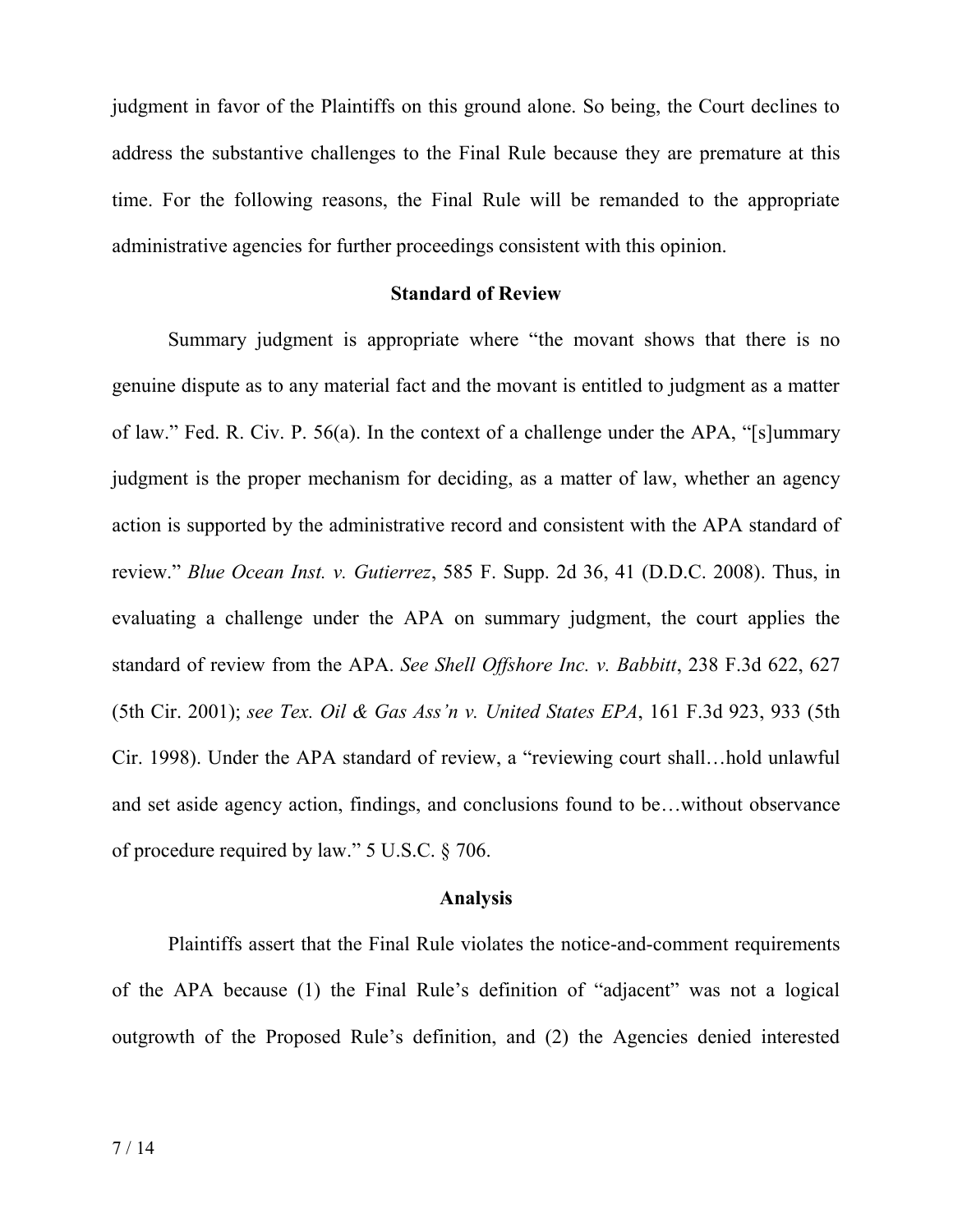parties an opportunity to comment on the Final Connectivity Report, which serves as the technical basis for the Final Rule. $<sup>6</sup>$  The Court agrees.</sup>

# **A. Violations of the APA**

Under the APA, agencies are required to publish "[g]eneral notice of proposed rule making[s]…in the Federal Register." *Id*. § 553(b). The notice must include "either the terms or substance of the proposed rule or a description of the subjects and issues involved." *Id.* at  $\delta$  553(b)(3). After notice has been given, the Agencies must then allow "interested persons an opportunity to participate in the rule making through submission of written data, views, or arguments with or without opportunity for oral presentation." *Id*. at  $\S$  553(c).

Hardly trivial, these notice-and-comment "requirements are designed (1) to ensure that agency regulations are tested via exposure to diverse public comment, (2) to ensure fairness to affected parties, and (3) to give affected parties an opportunity to develop evidence in the record to support their objections to the rule and thereby enhance the quality of judicial review." *Int'l Union, UMW v. MSHA*, 407 F.3d 1250, 1259 (D.C. Cir. 2005). Moreover, the notice-and-comment requirements assist in the substantive formation of a rule by ensuring "that the broadest base of information [is] provided to the agency by those most interested and perhaps best informed on the subject of the

 <sup>6</sup> Plaintiffs also argue that the Final Rule violates the notice-and-comment requirements of the APA because the Final Rule excludes "farmland from the per se adjacent waters category, but not the per se tributary category, [which was] not part of the proposed version of the Rule…." Dkt. 157 at 39. The Court finds this argument unpersuasive. No such exemption existed under the prior rule. *See* 33 C.F.R. § 328.3(a)(5) (1987). Therefore, the Defendants did not violate the APA by preserving the status quo. *See New York v. United States EPA*, 413 F.3d 3, 44 (D.C. Cir. 2005) ("One logical outgrowth of a proposal is surely, as EPA says, to refrain from taking the proposed step.").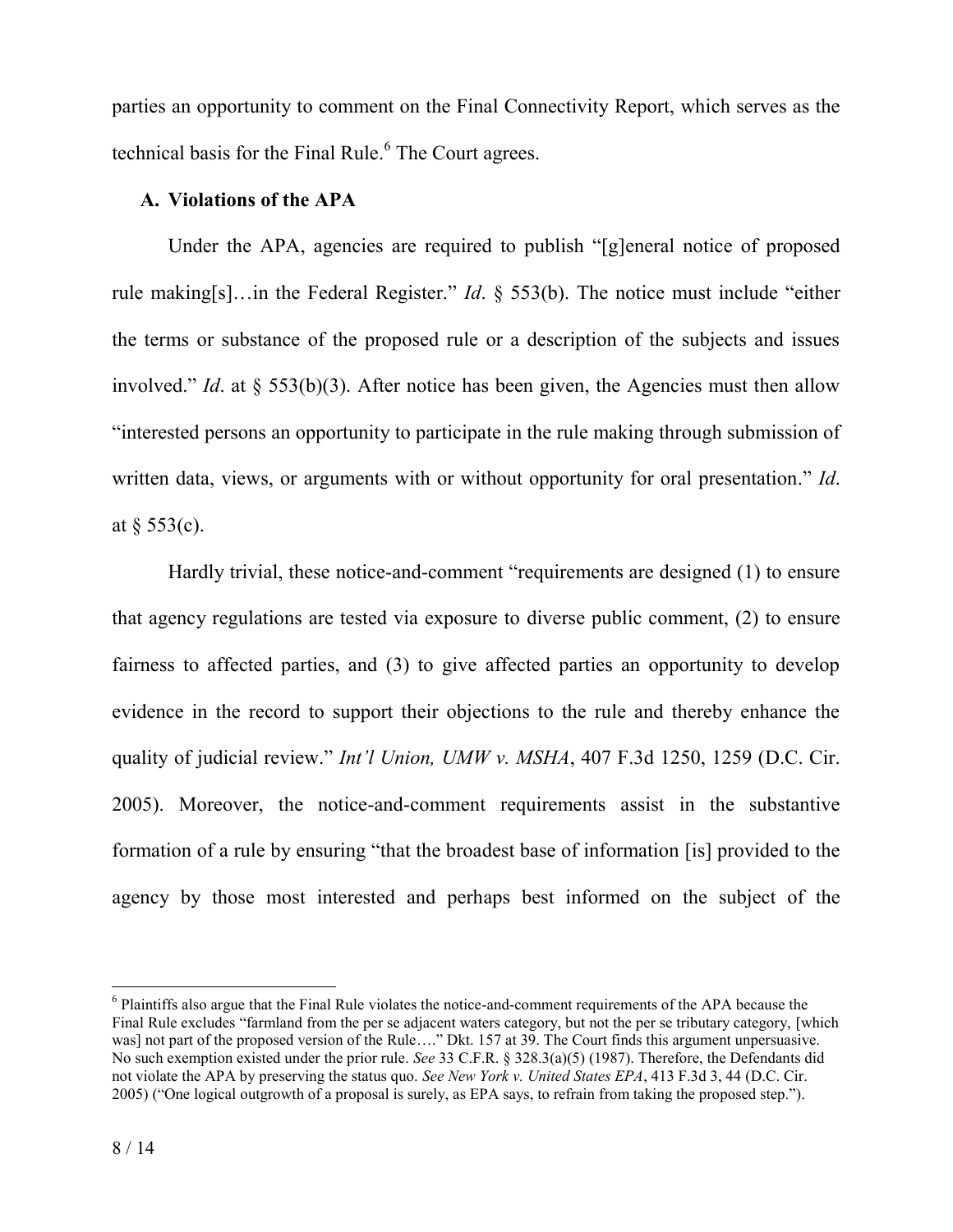rulemaking at hand." *Phillips Petroleum Co. v. Johnson*, 22 F.3d 616, 620 (5th Cir. 1994).

An agency "undoubtedly has authority to promulgate a final rule that differs in some particulars from its proposed rule." *Small Refiner Lead Phase-Down Task Force v. United States Envtl. Prot. Agency*, 705 F.2d 506, 546 (D.C. Cir. 1983). "A contrary rule would lead to the absurdity that…the agency can learn from the comments on its proposals only at the peril of starting a new procedural round of commentary." *Int'l Harvester Co. v. Ruckelshaus*, 478 F.2d 615, 632 n.51 (D.C. Cir. 1973). "However, if the final rule deviates too sharply from the proposal, affected parties will be deprived of notice and an opportunity to respond to the proposal." *Small Refiner Lead Phase-Down Task Force*, 705 F.2d at 547. Thus, to comply with the mandates of the notice-andcomment requirement, the final rule must be a "logical outgrowth of the rule proposed." *Long Island Care at Home, Ltd. v. Coke*, 551 U.S. 158, 174 (2007). Whether a final rule is a "logical outgrowth" of a proposed rule will turn on whether the interested parties "should have anticipated" the final rule from the proposed rule. *Small Refiner Lead Phase-Down Task Force*, 705 F.2d at 549. "The object, in short, is one of fair notice." *Long Island Care at Home, Ltd.*, 551 U.S. at 174.

Here, the Final Rule violated the APA's notice-and-comment requirements by deviating from the Proposed Rule in a way that interested parties could not have reasonably anticipated. Instead of continuing to use ecologic and hydrologic criteria to define "adjacent waters" as originally proposed, the summary judgment evidence reflects that the Final Rule abandoned this approach and switched to the use of distance-based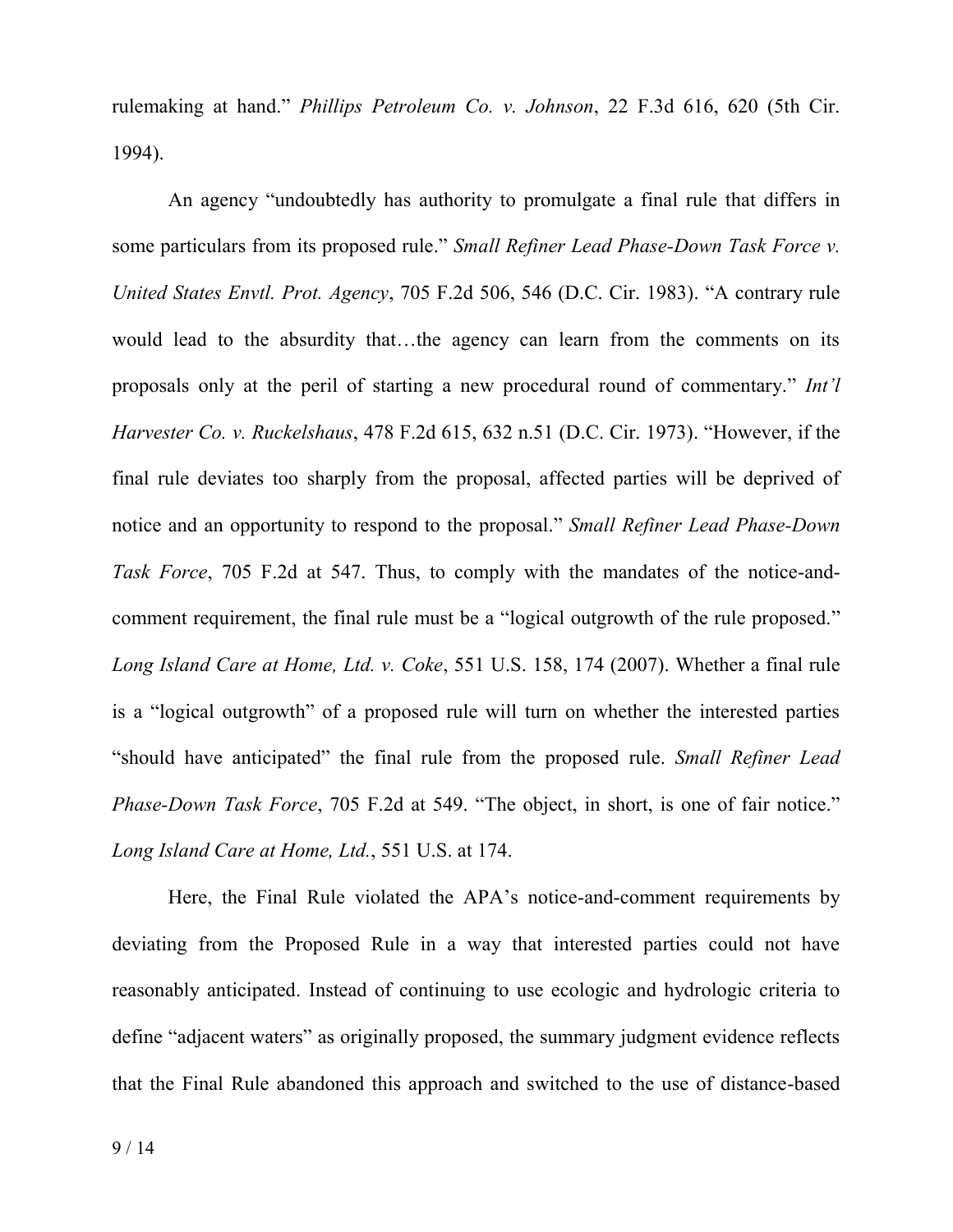criteria. *See* 79 Fed. Reg. at 22,263; *c.f.* 80 Fed. Reg. at 37,105. This shift in terminology and approach led to the promulgation of a Final Rule that was different in kind and degree from the concept announced in the Proposed Rule.

Specifically, the Proposed Rule defined "adjacent waters" based on the presence of a "hydrologic connection" with a Categorically Covered Water or a Categorically Covered Water's "influence [on] the ecological processes and plant and animal community structure" of a potentially covered water. 79 Fed. Reg. at 22,263. The summary judgment evidence reflects that commentators to the Proposed Rule spent months evaluating the merits of this definition. However, in contrast, the Final Rule defined "adjacent waters" by proximity to Categorically Covered Waters:

The term *adjacent* means bordering, contiguous, or neighboring…[and] the term *neighboring* means…[a]ll waters located within 100 feet [of a Categorically Covered Water]…[a]ll waters located within the 100-year floodplain [of a Categorically Covered Water]…[and a]ll waters located within 1,500 feet of the high tide line of" some Categorically Covered Waters or "1,500 feet of the ordinary high water mark of the Great Lakes….

80 Fed. Reg. at 37,105 (italics in original).

This change is significant—it alters the jurisdictional scope of the Act. *See Nat'l Ass'n of Mfrs.*, 138 S. Ct. at 624. As a result, the Final Rule was deprived of the benefit of comment "by those most interested and perhaps best informed on the subject of the rulemaking at hand." *Phillips Petroleum Co.*, 22 F.3d at 620. Indeed, the summary judgment evidence establishes that if interested parties had been notified of this change, the comments and evidence presented to the agencies would have been significantly and substantively different. Perhaps more importantly, those governed by the rule were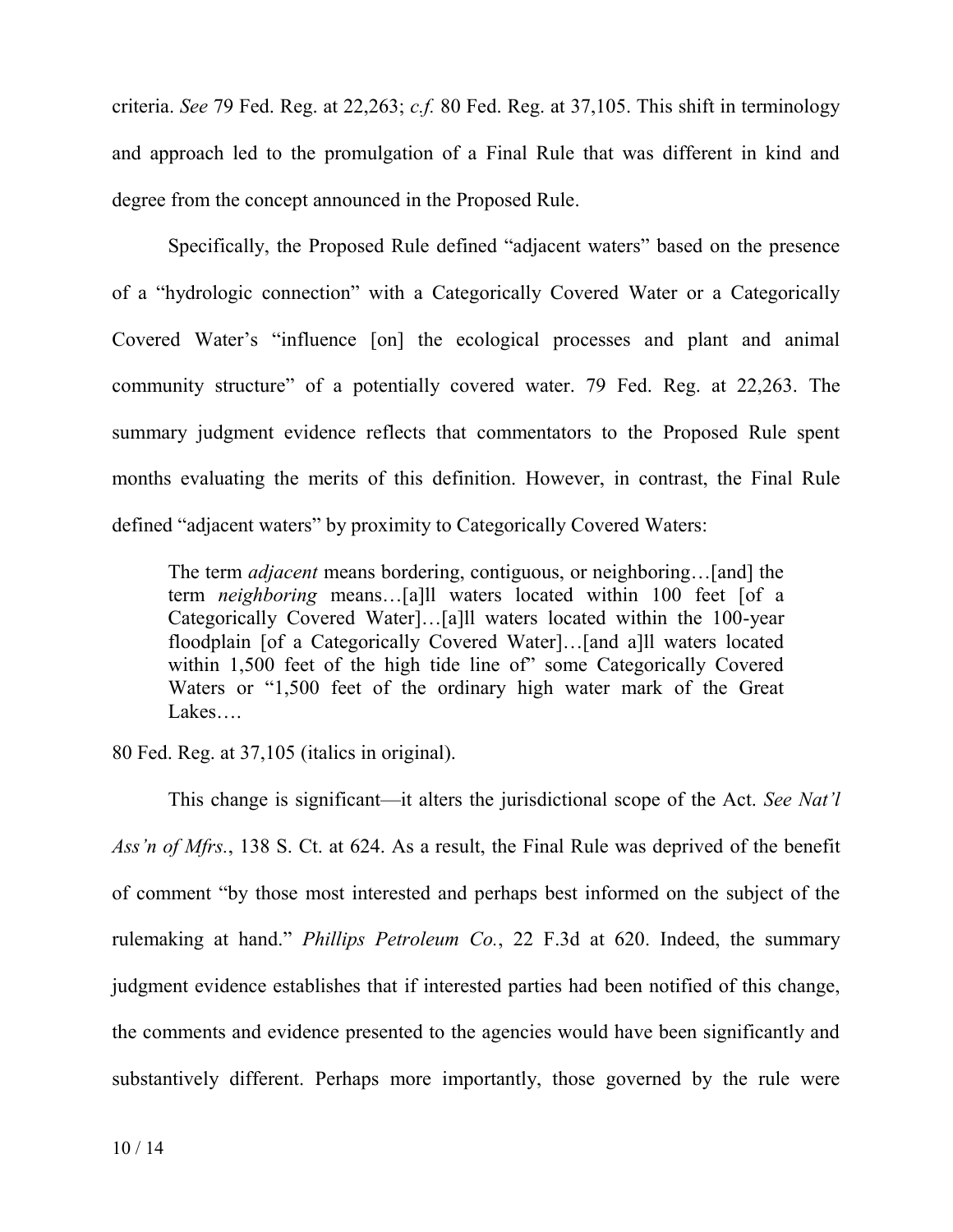deprived of notice of a substantial change to our nation's environmental regulation scheme. *See Long Island Care at Home, Ltd.*, 551 U.S. at 174.

The Defendants' argument that a hydrologic and ecologic based definition for "adjacent waters" necessarily implies elements of "reasonable proximity" is unpersuasive. Dkt. 169 at 36. So too is the Defendants' argument that generally requesting comments regarding the merits of unspecified geographic limitations in the notice of proposed rulemaking provided adequate notice of the Final Rule. *Id*. at 37. Neither of these attempts at public notice is sufficiently specific to inform interested parties that the Agencies were considering the use of precise numerical distance-based criteria in the Final Rule to alter its jurisdictional scope. The APA does not envision requiring interested parties to parse through such vague references like tea leaves to discern an agency's regulatory intent regarding such significant changes to a final rule. Accordingly, the Court finds that the Final Rule was not a logical outgrowth of the Proposed Rule and that it was promulgated in violation of the APA.

The Final Rule also violated the APA by preventing interested parties from commenting on the studies that served as the technical basis for the rule. As the courts have held, "[a]n agency commits serious procedural error when it fails to reveal portions of the technical basis for a proposed rule in time to allow for meaningful commentary." *Owner-Operator Indep. Drivers Ass'n v. Fed. Motor Carrier Safety Admin.*, 494 F.3d 188, 199 (D.C. Cir. 2007). Indeed, it is a "fairly obvious proposition that studies upon which an agency relies in promulgating a rule must be made available during the rulemaking in order to afford interested persons meaningful notice and an opportunity for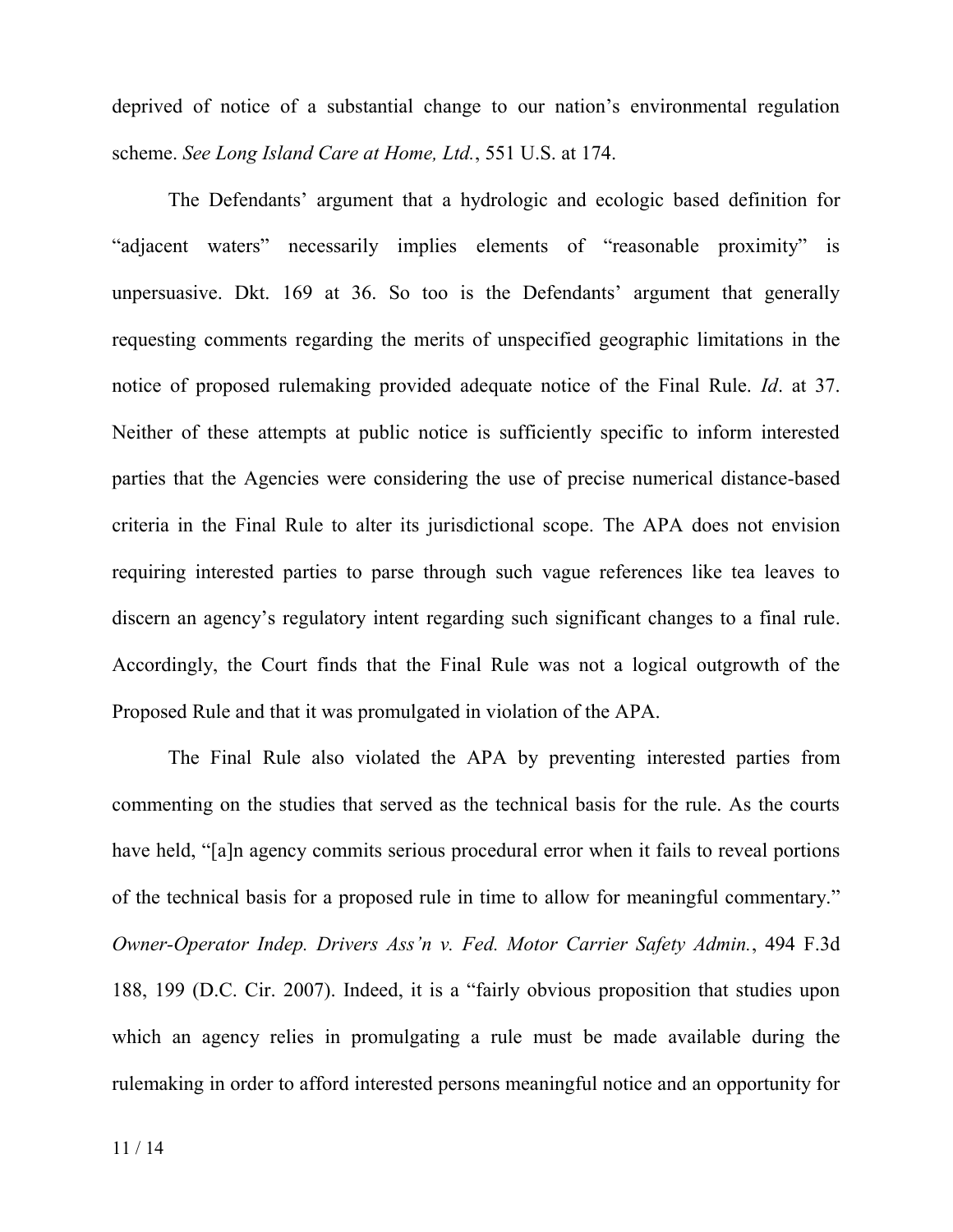comment." *Am. Radio Relay League, Inc. v. FCC*, 524 F.3d 227, 237 (D.C. Cir. 2008). "The most critical factual material that is used to support the agency's position on review must have been made public in the proceeding and exposed to refutation." *Air Transp. Ass'n of Am. v. FAA*, 169 F.3d 1, 7 (D.C. Cir. 1999).

Here, the Agencies failed to give commentators an opportunity to refute the most critical factual material used to support the Final Rule—the Final Connectivity Report. Indeed, the summary judgment record establishes that the Final Connectivity Report was the technical basis for the Final Rule and was instrumental in determining what changes were to be made to the definition of the phrase WOTUS:

As noted earlier, the agencies interpret the scope of 'waters of the United States' protected under [the Act] based on the information and conclusions in [the Final Connectivity Report]….In light of this information, the agencies made scientifically and technically informed judgments about the nexus between the relevant waters and the significance of that nexus and conclude that 'tributaries' and 'adjacent waters,' each as defined by the rule, have a significant nexus such that they are 'waters of the United States' and *no additional analysis is required*.

80 Fed. Reg. at 37,065 (italics added). Commentators certainly are not expected to "have an opportunity to comment on every bit of information influencing an agency's decision." *Tex. Office of Pub. Util. Counsel v. FCC*, 265 F.3d 313, 326 (5th Cir. 2001). However, the Agencies' decision not to reopen the Proposed Rule for comment after the publication of the Final Connectivity Report prejudiced the ability of interested parties to (1) provide meaningful comments regarding the Final Rule's continuum-based approach to connectivity and (2) "mount a credible challenge" to the Final Rule. *See Am. Radio Relay League, Inc.*, 524 F.3d 227, 237-38. This prejudice is especially severe given the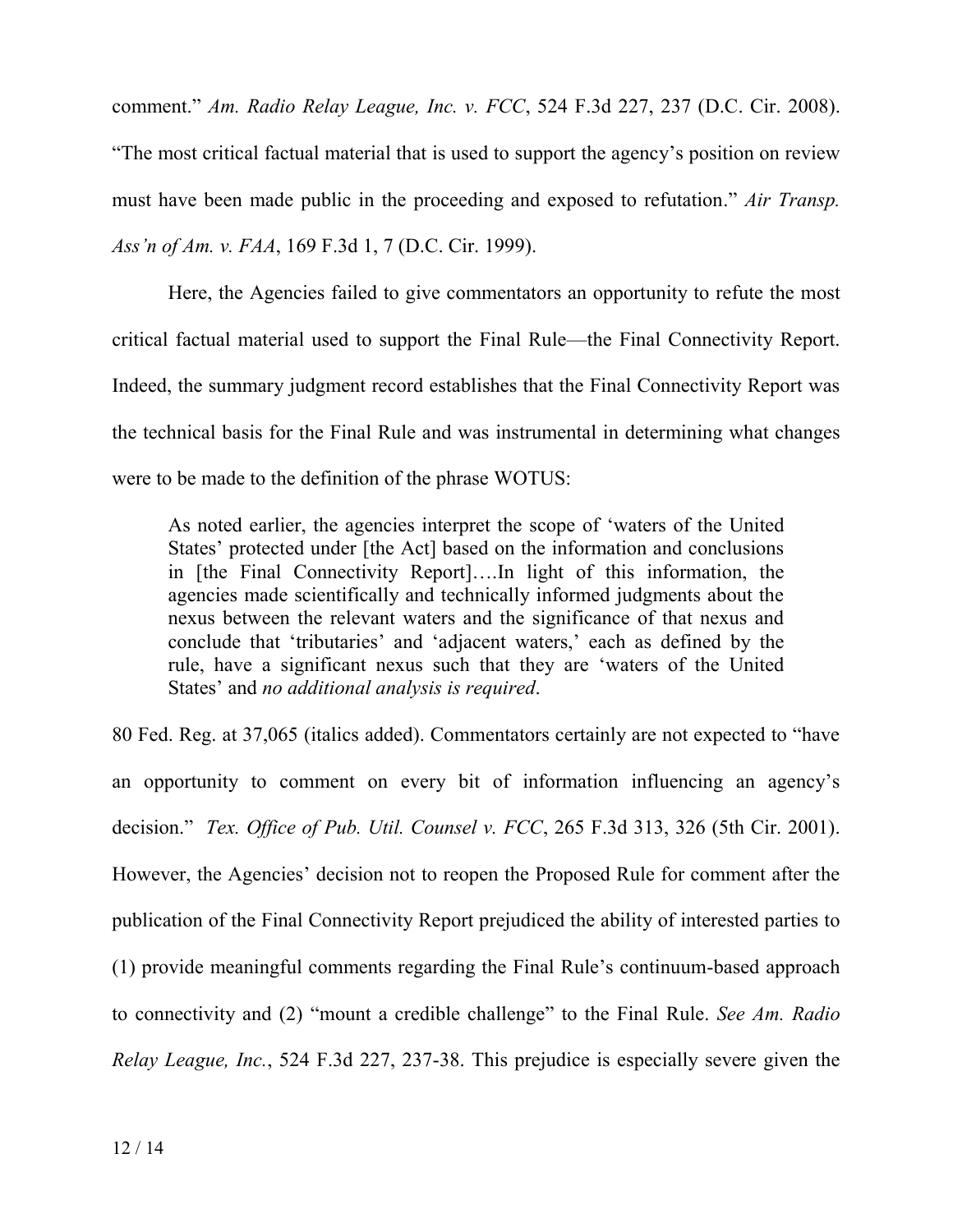substantive changes made between the Draft and Final Connectivity Reports. Dkt. 180 at Tab CCC (for the SAB's proposed changes to the Final Connectivity Report); Dkt. 180 at Tab H (for the Final Connectivity Report). Accordingly, depriving Plaintiffs of a meaningful "opportunity to comment" and possibly deconstruct the Final Connectivity Report violated the APA. *See Owner-Operator Indep. Drivers Ass'n*, 494 F.3d at 199.

## **B. Remedy**

Having found that the Final Rule violated the APA, the only remaining question is what remedy would be appropriate under the circumstances of this case. The Court finds that remand, not vacatur of the Final Rule as requested by Plaintiffs, is the appropriate remedy in this case. As the Fifth Circuit has made clear, "[o]nly in rare circumstances is remand for agency reconsideration not the appropriate solution." *O'Reilly v. U.S. Army Corps of Eng'rs*, 477 F.3d 225, 238-39 (5th Cir. 2007). Especially where, as here, the Final Rule "is not sustainable on the basis of the administrative record, then the matter should be remanded to [the Agencies] for further consideration." *Avoyelles Sportsmen's League, Inc. v. Marsh*, 715 F.2d 897, 905 (5th Cir. 1983). Moreover, the Court finds that vacatur "would be disruptive," and there is a "serious possibility" that the Agencies will be able to resolve the notice-and-comment defects with the Final Rule if "given an opportunity to do so." *Cent. & S. W. Servs. v. United States EPA*, 220 F.3d 683, 692 (5th Cir. 2000). Indeed, the Court notes that the Agencies have already begun reviewing whether changes should be made to the Final Rule.<sup>7</sup> Therefore, the Court finds that

 <sup>7</sup> EPA, Waters of the United States (WOTUS) Rulemaking, (May 23, 2019), https://www.epa.gov/wotus-rule (for an update on the EPA's current efforts to revise and repeal the Final Rule).